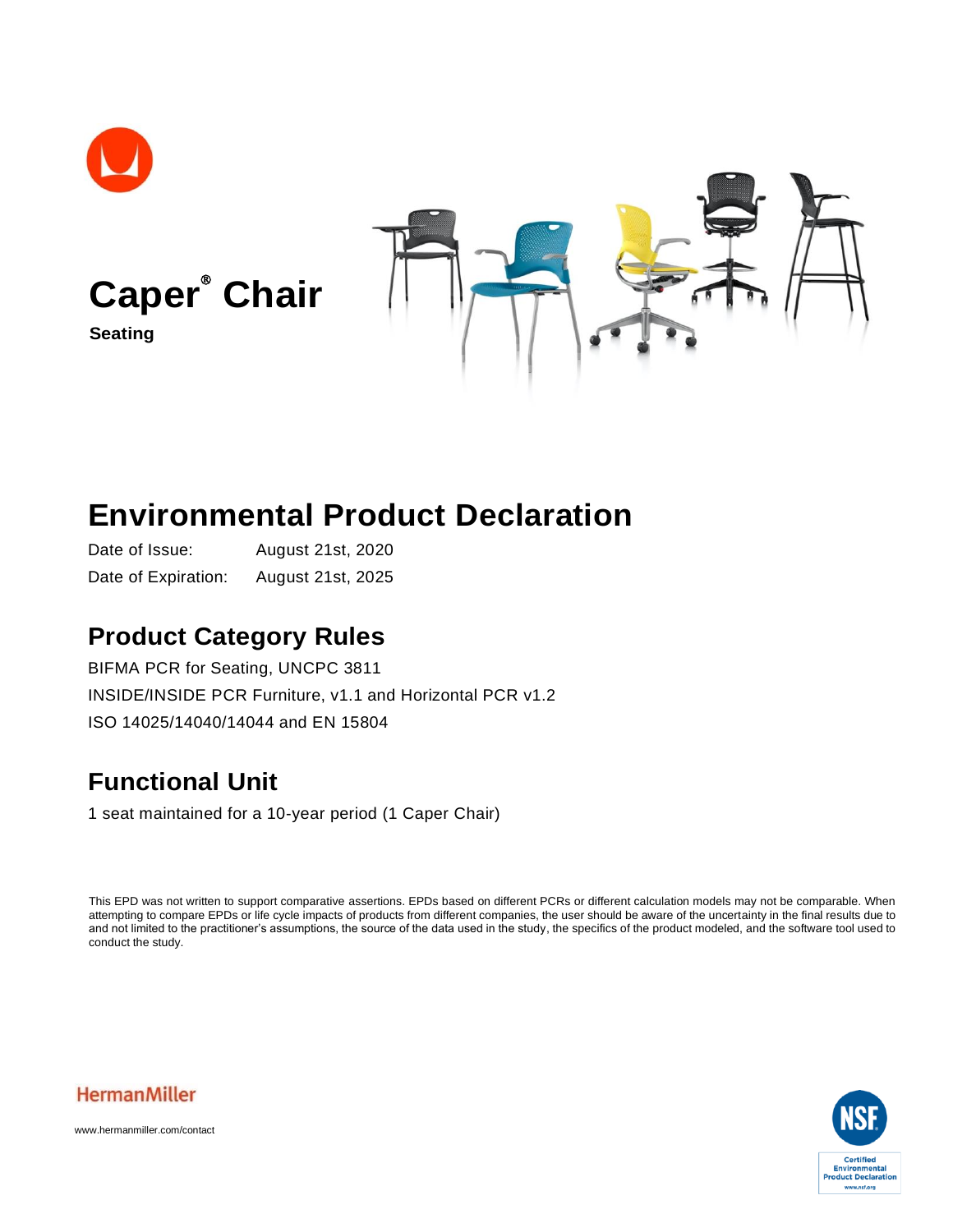## Environmental Product Declaration Chair

| Program Operator                                                                                                                                                                                                                                                                                                                     | <b>NSF Certification LLC</b><br><b>Certified</b><br><b>Environmental</b><br>789 N. Dixboro, Ann Arbor, MI 48105<br><b>Product Declaration</b><br>www.nsf.org<br>www.nsf.org                                                                       |  |  |  |  |  |  |  |  |
|--------------------------------------------------------------------------------------------------------------------------------------------------------------------------------------------------------------------------------------------------------------------------------------------------------------------------------------|---------------------------------------------------------------------------------------------------------------------------------------------------------------------------------------------------------------------------------------------------|--|--|--|--|--|--|--|--|
| <b>Manufacturer Name and Address</b>                                                                                                                                                                                                                                                                                                 | Herman Miller<br>855 East Main Ave. PO Box 302<br>Zeeland, MI 49464-0302 USA                                                                                                                                                                      |  |  |  |  |  |  |  |  |
| <b>Declaration Number</b>                                                                                                                                                                                                                                                                                                            | EPD10432                                                                                                                                                                                                                                          |  |  |  |  |  |  |  |  |
| Declared Product and Functional Unit                                                                                                                                                                                                                                                                                                 | Caper Chair (all product codes starting with WC4 or WC5)<br>Functional Unit: 1 unit of seating for 1 individual maintained for 10<br>years                                                                                                        |  |  |  |  |  |  |  |  |
| Reference PCR and Version Number                                                                                                                                                                                                                                                                                                     | <b>BIFMA PCR for Seating</b><br><b>INSIDE/INSIDE Horizontal PCR v1.2</b><br>INSIDE/INSIDE PCR Furniture v1.1                                                                                                                                      |  |  |  |  |  |  |  |  |
| Product's intended Application and Use                                                                                                                                                                                                                                                                                               | Office Chair                                                                                                                                                                                                                                      |  |  |  |  |  |  |  |  |
| <b>Product RSL</b>                                                                                                                                                                                                                                                                                                                   | 10 years                                                                                                                                                                                                                                          |  |  |  |  |  |  |  |  |
| Markets of Applicability                                                                                                                                                                                                                                                                                                             | North/South America, EMEA, APAC                                                                                                                                                                                                                   |  |  |  |  |  |  |  |  |
| Date of Issue                                                                                                                                                                                                                                                                                                                        | August 21st, 2020                                                                                                                                                                                                                                 |  |  |  |  |  |  |  |  |
| Period of Validity                                                                                                                                                                                                                                                                                                                   | 5 years from date of issue                                                                                                                                                                                                                        |  |  |  |  |  |  |  |  |
| <b>EPD Type</b>                                                                                                                                                                                                                                                                                                                      | <b>Product Specific</b>                                                                                                                                                                                                                           |  |  |  |  |  |  |  |  |
| Intended Audience                                                                                                                                                                                                                                                                                                                    | Business-to-Business, Business-to-Consumer                                                                                                                                                                                                        |  |  |  |  |  |  |  |  |
| Range of Dataset Variability                                                                                                                                                                                                                                                                                                         | N/A                                                                                                                                                                                                                                               |  |  |  |  |  |  |  |  |
| <b>EPD Scope</b>                                                                                                                                                                                                                                                                                                                     | Cradle to Grave                                                                                                                                                                                                                                   |  |  |  |  |  |  |  |  |
| Year of reported manufacturer primary data                                                                                                                                                                                                                                                                                           | 2018                                                                                                                                                                                                                                              |  |  |  |  |  |  |  |  |
| <b>LCA Software and Version Number</b>                                                                                                                                                                                                                                                                                               | GaBi 9.5.0.43                                                                                                                                                                                                                                     |  |  |  |  |  |  |  |  |
| <b>LCI Database and Version Number</b>                                                                                                                                                                                                                                                                                               | GaBi Database, Service Pack 40                                                                                                                                                                                                                    |  |  |  |  |  |  |  |  |
| LCIA Methodology and Version Number                                                                                                                                                                                                                                                                                                  | TRACI 2.1<br>CML 2001-Oct 2012                                                                                                                                                                                                                    |  |  |  |  |  |  |  |  |
| The PCR review was conducted by:                                                                                                                                                                                                                                                                                                     | Review Panel Chaired by Dr. Thomas Gloria                                                                                                                                                                                                         |  |  |  |  |  |  |  |  |
| This declaration was independently verified in<br>accordance with ISO 14025: 2006. The INSIDE/INSIDE<br>Horizontal PCR v1.2, based on CEN Norm EN 15804<br>(2012), serves as the core PCR, with additional<br>considerations from the INSIDE/INSIDE PCR Furniture<br>and the BIFMA PCR for Seating.<br>$\Box$ Internal<br>⊠ External | Jenny Oorbeck<br>$\ell/m$<br>joorbeck@nsf.org                                                                                                                                                                                                     |  |  |  |  |  |  |  |  |
| This reference life cycle assessment was conducted in<br>accordance with ISO 14044 and the reference PCRs:                                                                                                                                                                                                                           | Herman Miller Background Report for LCA/EPD Creation Tool v1.6<br>Matt Van Duinen - WAP Sustainability Consulting<br>matt@wapsustainability.com                                                                                                   |  |  |  |  |  |  |  |  |
| This life cycle assessment was independently verified in<br>accordance with ISO 14044 and the reference PCR by:                                                                                                                                                                                                                      | Jack Geibig - EcoForm<br>fash Leilig<br>jgeibig@ecoform.com                                                                                                                                                                                       |  |  |  |  |  |  |  |  |
| References                                                                                                                                                                                                                                                                                                                           | BIFMA PCR for Seating: UNCPC 3811. Version 3<br>ISO 14025/40/44; 2006<br>EN 15804:2012+A1; 2013<br><b>INSIDE/INSIDE Horizontal PCR v1.2</b><br>INSIDE/INSIDE PCR Furniture v1.1<br>Herman Miller Background Report for LCA/EPD Creation Tool v1.6 |  |  |  |  |  |  |  |  |
| Limitations:                                                                                                                                                                                                                                                                                                                         | Environmental declarations from different programs (ISO 14025) may not be comparable. Comparison of the environmental performance of Products using                                                                                               |  |  |  |  |  |  |  |  |

Environmental declarations from different programs (ISO 14025) may not be comparable. Comparison of the environmental performance of Products using EPD information shall be based on the product's use and impacts at the building level, and therefore EPDs may not be used for comparability purposes when not considering the building energy use phase as instructed under this PCR. Full conformance with the PCR for Products allows EPD comparability only when all stages of a life cycle have been considered. However, variations and deviations are possible". Example of variations: Different LCA software and background LCI datasets may lead to differences results for upstream or downstream of the life cycle stages declared.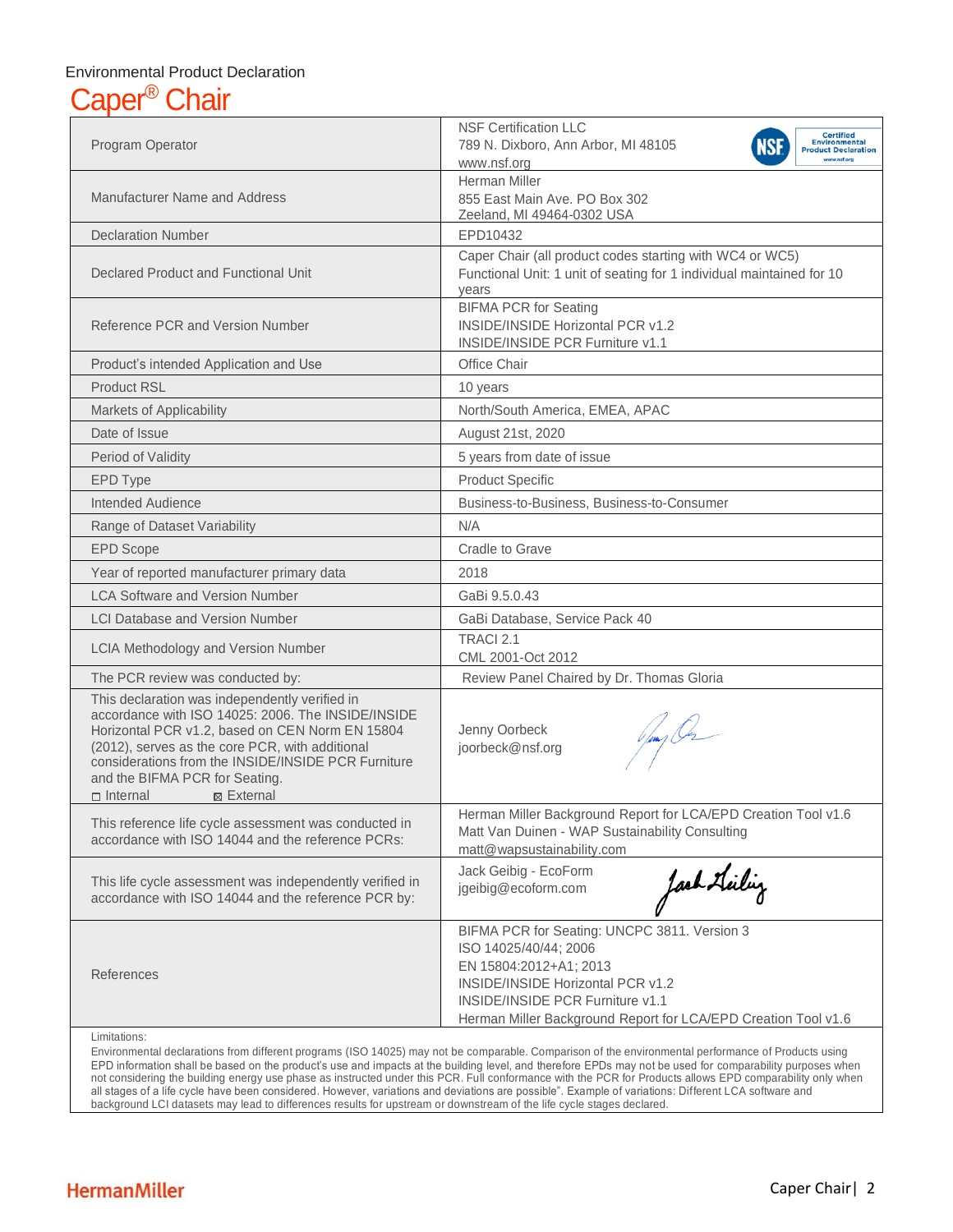

### **Product Description**

#### Designed by Jeff Weber

The perfectly portable chair, Caper is designed to be moved. Pull up a couple Capers for collaborative work. Push a cluster of Capers together and transform a classroom. Take a whole cart of Caper stacking chairs from the conference room to the cafeteria. Lightweight, durable, and easy to deploy, Caper is ideal for informal, flexible spaces where rearranging is encouraged. Caper's polypropylene seat and back are contoured for comfort, flexible forgive, and colorful enough to brighten up any room. Perforations in the material allow your body to breathe, so moisture and heat dissipate, and you remain cool. An optional FLEXNET<sup>™</sup> seat uses advanced suspension materials to minimize pressure points, which keeps you comfortable longer.



#### **Company Description**

Herman Miller creates inspiring designs to help people do great things at work, for learning, for wellness, at home, wherever people are. Our designs and the designers who work with us solve real problems for people and their organizations. This way of thinking about design has led us to be recognized as an innovator in furnishings, personal work accessories, and strategic services.

#### **Our Sustainability Goals**

We will be Resource Smart, Eco-inspired, and Community Driven.

#### **Resource Smart**

- Zero Waste
- Net Zero Water
- Net Zero Energy

#### **Eco-inspired Design**

- All products designed for the environment
- All products BIFMA level 3 certified
- Closed-Loop recycling of used product

#### **Community Driven**

- All employees engaged in Earthright
- All suppliers committed to being Resource Smart

#### **Supplier Support**

At Herman Miller, we are committed to working closely with our suppliers to reduce our collective impact on the environment. We encourage our suppliers to minimize their operations' environmental impacts and require they assist us in decreasing our facilities' environmental effects.

#### **Manufacturing Location**

10201 Adams St, Holland, MI 49423, United States 1 Portal Rd, Bowerhill, Melksham, SN12 6GN, United Kingdom

#### **Warranty**

Backed by Herman Miller's 12-year, 24/7 warranty

#### **Design for the Environment Criteria**

Our commitment to corporate sustainability naturally includes minimizing the environmental impact of each of our products. Our Design for the Environment team applies environmentally sensitive design standards to both new and existing Herman Miller products, and goes beyond regulatory compliance to thoroughly evaluate new product designs in key areas:

- **Material Chemistry and Safety of Inputs**
- What chemicals are in the materials we specify, and are they the safest available?
- **Disassembly**

Can we take products apart at the end of their useful life, to recycle their materials?

• **Recyclability**

Do the materials contain recycled content, and more importantly, can the materials be recycled at the end of the product's useful life?

• **Life Cycle Assessment (LCA)** Have we optimized the product based on the entire life cycle?

#### **Product Environmental Data\*\***

19% Recycled Content 17% Post Consumer 2% Pre-Consumer Up to 77% Recyclability \* bility of recycling far

#### **Environmental Certifications\*\***

BIFMA level™ 3 Indoor Advantage™ Gold

#### **Packaging\*\***

Returnable packaging is available.

Additional information, including installation and recycling instructions, can be found a[t https://www.hermanmiller.com](https://www.hermanmiller.com/)

\*\*This data is specific to US-produced products. For data on UK-produced products, please contact your sales representative or visit www.hermanmiller.com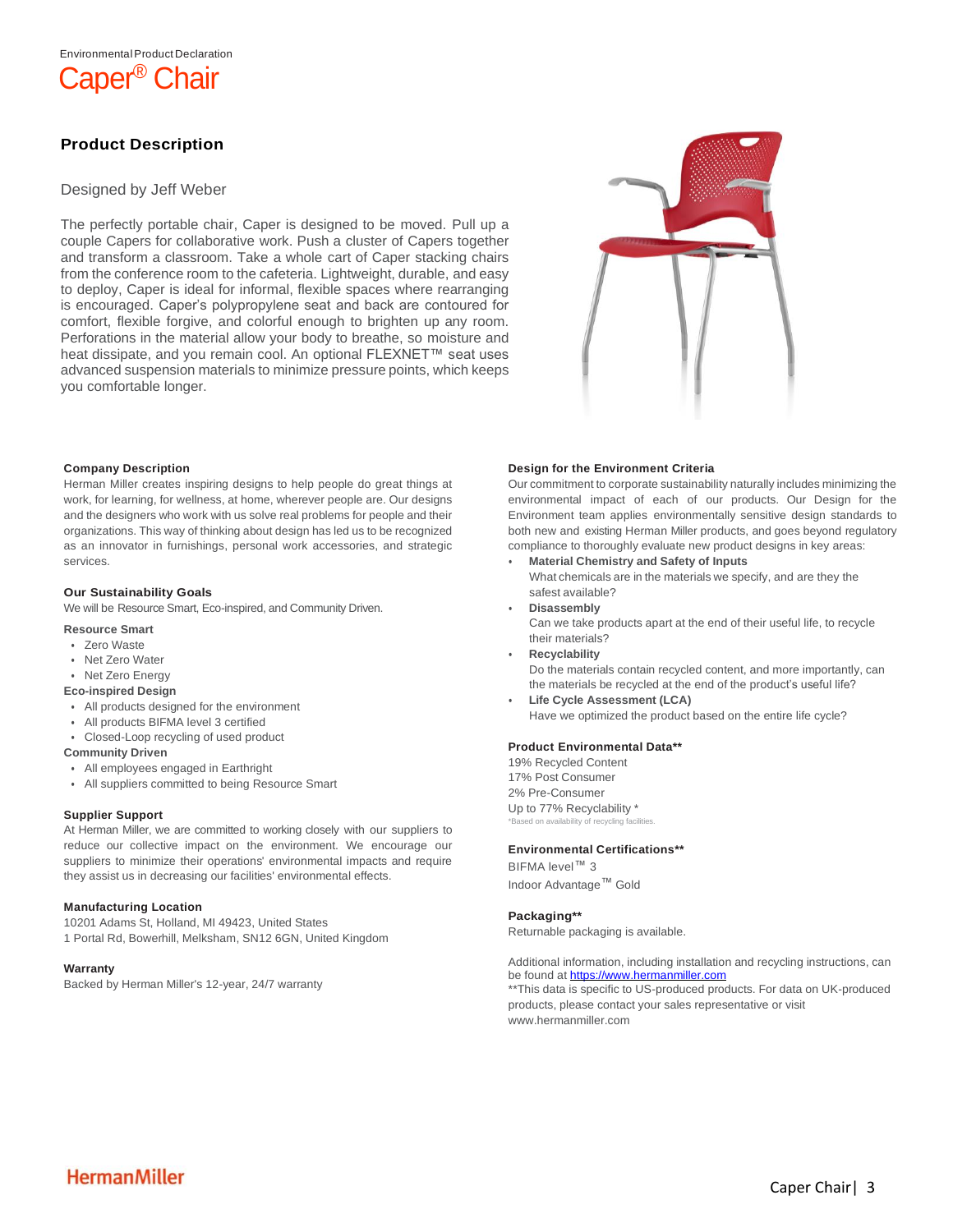# Caper<sup>®</sup> Chair

#### **MATERIAL DECLARATION**

#### **Functional Unit**

One unit of seating (chair) for one individual, maintained over a 10-year period, including packaging materials used for the final assembled product.

#### **Reference Flow and Product Specifications**

One CaperStackable Chair (product number WC410PBK98U4BK) with steel frame and casters was modeled for this EPD. This office chair is determined to be a representative product based on sales of the variations and is considered to be a conservative estimate.

#### **System Boundary**

Cradle-to-Grave

#### **Content Declaration**

The table to the right details the materials included in the product, summarized in the chart below. In order to achieve the functional unit, 1 product is required.



| <b>Material</b>                  | Mass (kg) | Mass (%) | <b>Resource</b>                              |
|----------------------------------|-----------|----------|----------------------------------------------|
| Steel                            | 3.27      | 40%      | <b>Recycled Content</b>                      |
| Polyamide 6 (PA6)                | 2.06      | 25%      | Virgin Non-renewable                         |
| Polyamide 6/6 (PA66)             | 1.28      | 16%      | Virgin Non-renewable                         |
| Polypropylene (PP)               | 0.80      | 10%      | Virgin Non-renewable<br>and Recycled Content |
| Aluminum                         | 0.41      | 5%       | <b>Recycled Content</b>                      |
| Polyurethane Foam                | 0.19      | 2%       | Virgin Non-renewable                         |
| Thermoplastic<br>Elastomer (TPE) | 0.19      | 2%       | Virgin Non-renewable                         |
| Polyoxymethylene<br>(POM)        | 0.02      | $0\%$    | Virgin Non-renewable                         |
| Total                            | 8.22      | 100%     |                                              |

| Packaging*                    | Mass (kg) |       | Mass (%) Resource        |
|-------------------------------|-----------|-------|--------------------------|
| Corrugate                     | 4.80      | 96%   | <b>Recycled Content</b>  |
| PE Film                       | 0.15      | 3%    | Virgin Non-<br>renewable |
| PP Banding<br>(Polypropylene) | 0.03      | $1\%$ | Virgin Non-renewable     |
| Total                         | 4.98      | 100%  |                          |

\*Returnable/reusable shipping blankets also available



Overview of Life Cycle Stages

## **HermanMiller**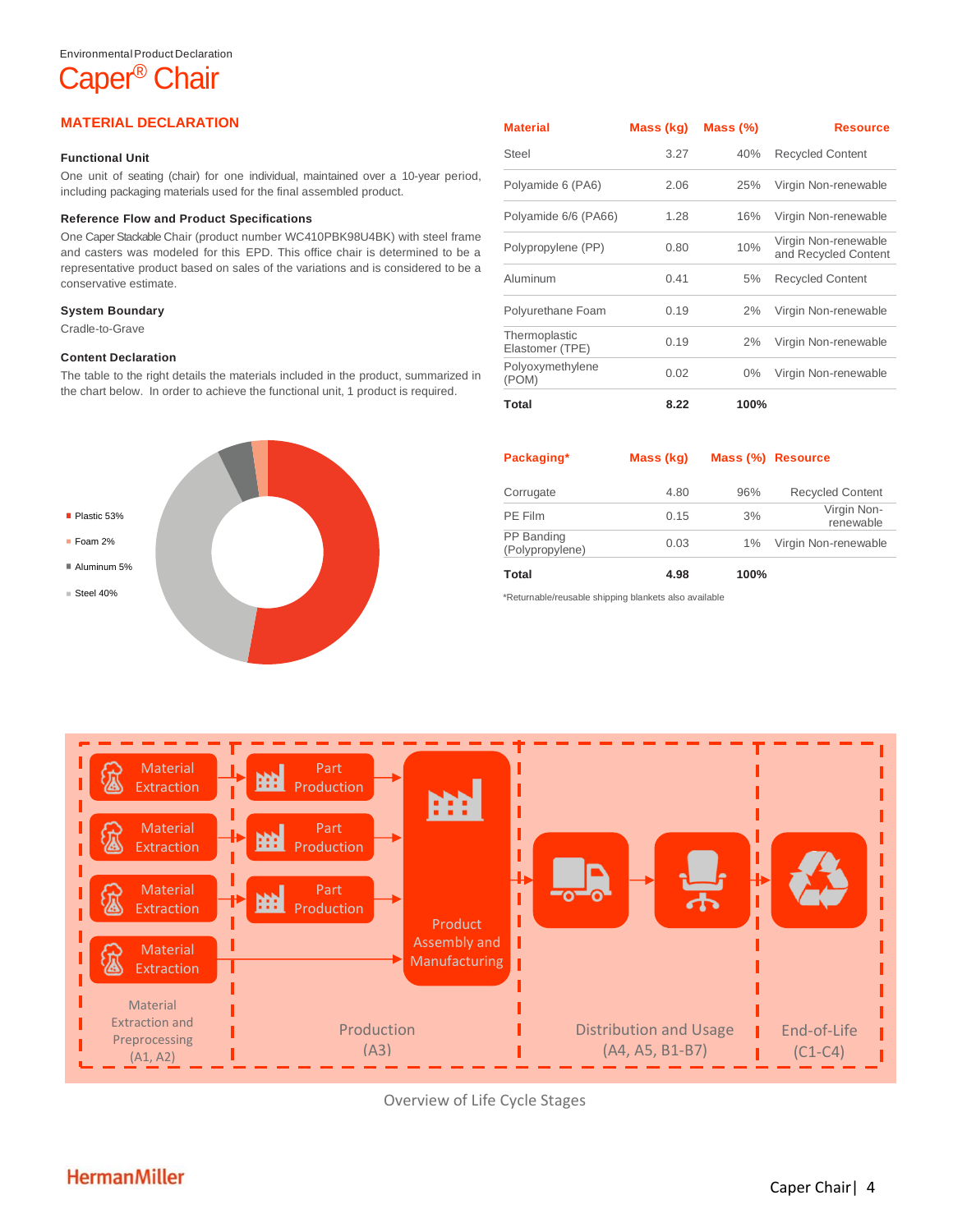#### EnvironmentalProduct Declaration



#### **Life Cycle Impact Assessment – BIFMA PCR for United States Production**

Environmental Impacts were calculated using the GaBi software platform. Impact results according to the BIFMA PCR have been calculated using TRACI 2.1 characterization factors, as well as LCI indicators for primary energy and water usage. Results presented in this report are for 1 seat maintained for 10 years. Additionally, the results are relative expressions and do not predict impacts on category endpoints, the exceeding of thresholds, safety margins, or risks.

|                               | <b>LCIA Impact Category</b>                                   | <b>Unit</b>           | <b>Total</b> | <b>Raw Material</b><br><b>Production</b> | <b>Product</b><br><b>Production</b> | <b>Distribution</b><br>and Retail | <b>End of Life</b> |
|-------------------------------|---------------------------------------------------------------|-----------------------|--------------|------------------------------------------|-------------------------------------|-----------------------------------|--------------------|
| ది                            | <b>Acidification Potential</b>                                | kg SO <sub>2</sub> eq | 1.33E-01     | 1.14E-01                                 | 1.59E-02                            | 5.14E-04                          | 2.16E-03           |
| $\frac{1}{\sqrt{2}}$          | <b>Eutrophication Potential</b>                               | kg N eq               | 1.84E-02     | 1.69E-02                                 | 1.12E-03                            | 6.16E-05                          | 3.96E-04           |
|                               | <b>Global Warming Potential</b>                               | kg CO <sub>2</sub> eq | 4.83E+01     | 3.70E+01                                 | 8.44E+00                            | 1.94E-01                          | 2.69E+00           |
| Sm                            | <b>Photochemical Ozone Creation</b><br>Potential (Smog)       | kg O <sub>3</sub> eq  | $2.19E + 00$ | $1.94E + 00$                             | 2.03E-01                            | 1.14E-02                          | 3.27E-02           |
| $\boldsymbol{\Theta}^{\circ}$ | Ozone Depletion Potential                                     | kg CFC-11 eq          | 2.89E-11     | 3.37E-12                                 | 2.55E-11                            | 3.05E-17                          | 1.27E-15           |
|                               | <b>LCI Impact Category</b>                                    | <b>Unit</b>           | <b>Total</b> | <b>Raw Material</b><br><b>Production</b> | <b>Product</b><br><b>Production</b> | <b>Distribution</b><br>and Retail | <b>End of Life</b> |
|                               | <b>Primary Energy Demand</b><br>(Renewable and Non-Renewable) | MJ (net cal<br>value) | $1.08E + 03$ | $9.30E + 02$                             | $1.41E + 02$                        | 2.56E+00                          | $9.14E + 00$       |
|                               | Fresh Water Consumption                                       | kg                    | $2.25E + 02$ | $1.91E + 02$                             | $2.83E + 01$                        | 4.44E-01                          | $5.32E+00$         |

#### **Life Cycle Impacts of Caper**

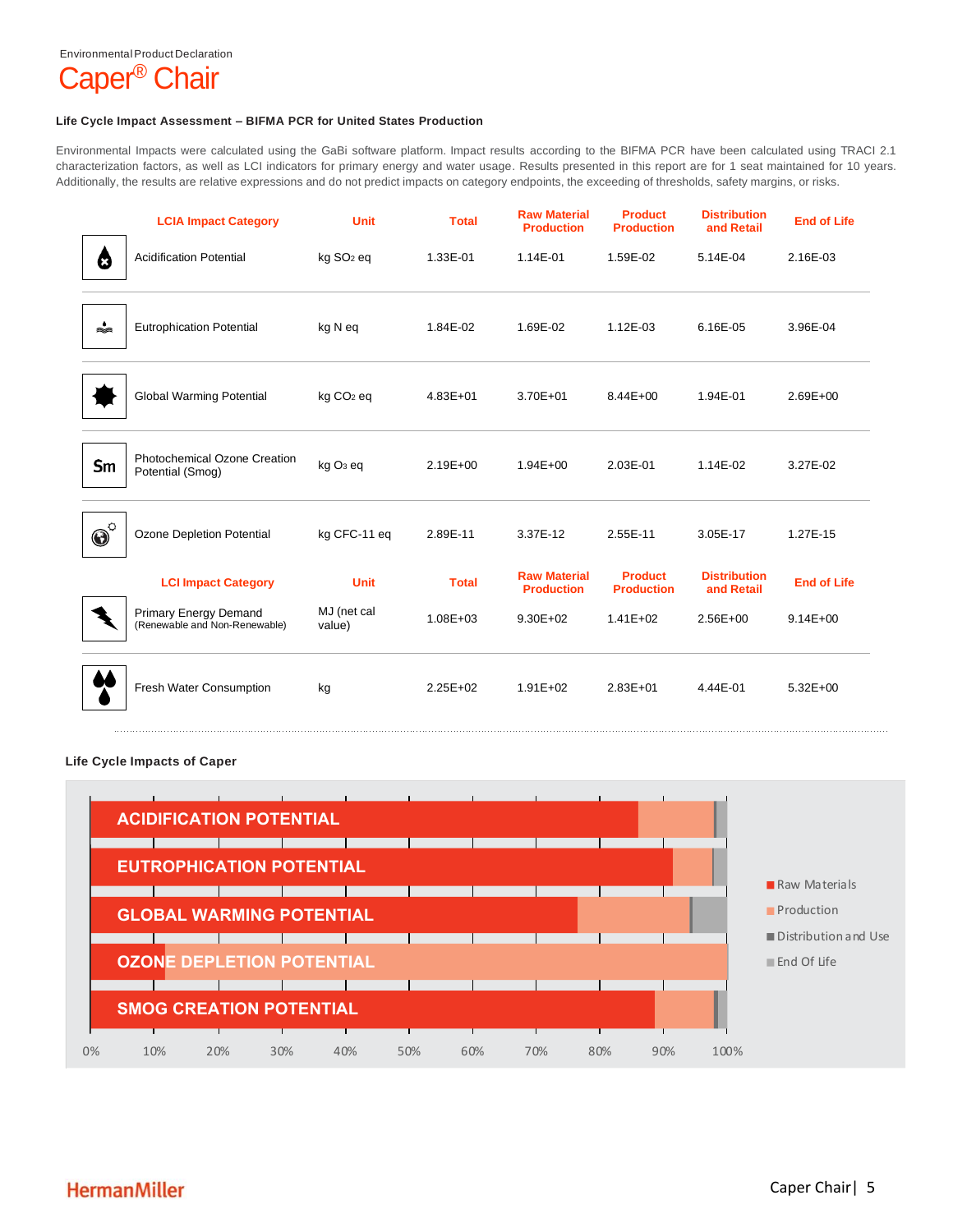

#### **APPENDIX: INSIDE/INSIDE PCR**

In addition to the previous results, impact results according to the INSIDE/INSIDE PCR Furniture have been calculated using CML characterization factors, as well as LCI indicators required by EN 15804. Results presented in this report are relative expressions and do not predict impacts on category endpoints, the exceeding of thresholds, safety margins, or risks.

#### **Modeling Assumptions**

In order to comply with the INSIDE/INSIDE PCR Furniture, several modeling assumptions had to be altered from the previous BIFMA PCR-based results, as outlined here. The transportation to customer has been reduced to 1km by truck, the expected periods for modules B1, B2, and B3 are 1 year, the end-of-life scenarios are based on specific PCR requirements, and Module D is included to calculate the benefits from the end-of-life scenarios including recycling materials, landfill gas capture, and waste-to-energy. Due to these modeling assumption differences with the BIFMA PCR, the results shown here are not comparable with the results presented previously.

| <b>Functional Unit</b>          |              |
|---------------------------------|--------------|
| <b>Parameter</b>                | <b>Value</b> |
| <b>Declared Unit</b>            | 1 Unit       |
| Number of Occupants             |              |
| Reference Service Life Required | 10 years     |

| A4: Transport to the Building Site |                                                           |  |  |  |  |  |  |  |  |
|------------------------------------|-----------------------------------------------------------|--|--|--|--|--|--|--|--|
| <b>Parameter</b>                   | Value per functional unit                                 |  |  |  |  |  |  |  |  |
| <b>Transportation Type</b>         | <b>Diesel Truck</b>                                       |  |  |  |  |  |  |  |  |
| <b>Fuel Consumption</b>            | 1.84e-04 kg                                               |  |  |  |  |  |  |  |  |
| <b>Distance</b>                    | 1 km for results calculation<br>(1500 km estimated value) |  |  |  |  |  |  |  |  |
| Capacity Utilization               | 61%                                                       |  |  |  |  |  |  |  |  |

#### A5: Installation in the Building

| <b>Parameter</b>         | Value per functional unit |  |  |  |  |
|--------------------------|---------------------------|--|--|--|--|
| Packaging Waste Produced | 4.98 kg                   |  |  |  |  |

| Reference Service Life               |                                                      |  |  |  |  |  |  |  |  |
|--------------------------------------|------------------------------------------------------|--|--|--|--|--|--|--|--|
| <b>Parameter</b>                     | <b>Value per functional unit</b>                     |  |  |  |  |  |  |  |  |
| Reference Service Life               | 10 Years                                             |  |  |  |  |  |  |  |  |
| <b>Design Application Parameters</b> | Use as indicated in product<br>brochure and warranty |  |  |  |  |  |  |  |  |
| <b>Declared Product Properties</b>   | Properties given in product<br>description on page 4 |  |  |  |  |  |  |  |  |

| End-of-Life                        |                                  |  |  |  |  |  |  |  |  |
|------------------------------------|----------------------------------|--|--|--|--|--|--|--|--|
| <b>Parameter</b>                   | <b>Value per functional unit</b> |  |  |  |  |  |  |  |  |
| <b>Weight of Product Collected</b> | 8.2 kg                           |  |  |  |  |  |  |  |  |
| Weight to Recycling                | 1.3 <sub>kq</sub>                |  |  |  |  |  |  |  |  |
| Weight to Energy Recovery          | $1.2$ kg                         |  |  |  |  |  |  |  |  |
| Weight to Landfill                 | 5.7 kg                           |  |  |  |  |  |  |  |  |
| Distance to Recycling              | 50 km                            |  |  |  |  |  |  |  |  |
| Distance to Energy Recovery        | 100 km                           |  |  |  |  |  |  |  |  |
| Distance to Landfill               | 50 km                            |  |  |  |  |  |  |  |  |

#### **Environmental Cost Indicators**

To achieve a single environmental cost indicator for environmental impact, it is necessary to value and combine scores from the environmental indicators in use. Utilizing the INSIDE/INSIDE methodology found in the v1.2 Horizontal PCR, the Environmental Cost Indicators are found below:

- United States Production **€ 2.90**
- United Kingdom Production **€ 1.86**

#### **Life Cycle Stages**

The results are provided according to the following life cycle modules:

| <b>Module</b>  | <b>Description</b>                                 | <b>Module</b> | <b>Description</b>            | Module         | <b>Description</b>           |
|----------------|----------------------------------------------------|---------------|-------------------------------|----------------|------------------------------|
| A <sub>1</sub> | Product Stage: Raw Material<br>Supply              | <b>B1</b>     | Use Stage: Use                | C <sub>1</sub> | EOL: Deconstruction          |
| A2             | Product Stage: Transport                           | <b>B2</b>     | Use Stage: Maintenance        | C <sub>2</sub> | EOL: Transport               |
| A <sub>3</sub> | Product Stage: Manufacturing                       | <b>B3</b>     | Use Stage: Repair             | C <sub>3</sub> | <b>EOL: Waste Processing</b> |
| A4             | <b>Construction Process Stage:</b><br>Transport    | <b>B4</b>     | Use Stage: Replacement        | C4             | EOL: Disposal                |
| A <sub>5</sub> | <b>Construction Process Stage:</b><br>Installation | <b>B5</b>     | Use Stage: Refurbishment      | D              | Benefits beyond system       |
|                |                                                    | <b>B6</b>     | <b>Operational Energy Use</b> |                |                              |
|                |                                                    | <b>B7</b>     | <b>Operational Water Use</b>  |                |                              |

### **HermanMiller**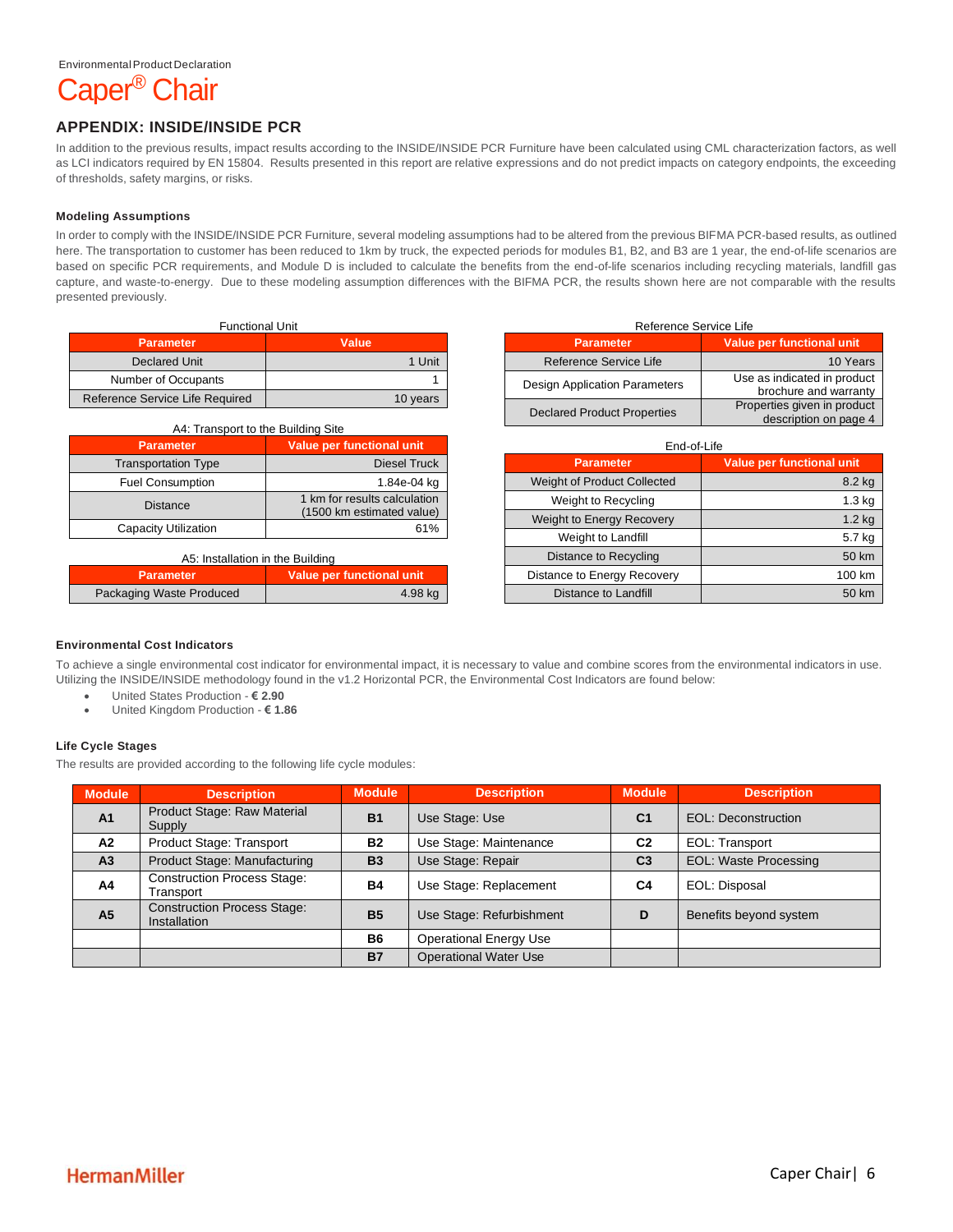EnvironmentalProduct Declaration

# Caper® Chair

#### **LCA Results – United States Production**

#### **CML Results – United States Production – 1 Seat maintained for 10 Years**

| <b>Impact Category</b>  | $A1 - A3$    | A4          | A <sub>5</sub> | <b>B1</b>    | <b>B2</b>    | <b>B3</b>    | <b>B4</b>    | <b>B5</b>    | <b>B6</b>    | <b>B7</b>    | C1           | C <sub>2</sub> | C3           | CA           | D             |
|-------------------------|--------------|-------------|----------------|--------------|--------------|--------------|--------------|--------------|--------------|--------------|--------------|----------------|--------------|--------------|---------------|
| ADP-elements [kg Sb eg] | $.43E - 05$  | 2.87E-08    | 5.76E-10       | $0.00E + 00$ | $0.00E + 00$ | $0.00E + 00$ | $0.00E + 00$ | $0.00E + 00$ | $0.00E + 00$ | $0.00E + 00$ | $0.00E + 00$ | 2.84E-08       | $0.00E + 00$ | 2.92E-08     | $-1.49E - 06$ |
| ADP-fossil fuel [MJ]    | 8.66E+02     | $2.37E+00$  | 8.42E-02       | $0.00E + 00$ | $0.00E + 00$ | $0.00E + 00$ | $0.00E + 00$ | $0.00E + 00$ | $0.00E + 00$ | $0.00E + 00$ | $0.00E + 00$ | 2.34E+00       | $0.00E + 00$ | $6.07E + 00$ | $-9.33E + 01$ |
| $AP$ [kg $SO2$ eg]      | $.14E - 01$  | 3.65E-04    | 1.54E-05       | $0.00E + 00$ | $0.00E + 00$ | $0.00E + 00$ | $0.00E + 00$ | $0.00E + 00$ | $0.00E + 00$ | $0.00E + 00$ | $0.00E + 00$ | 3.62E-04       | $0.00E + 00$ | $.17E - 03$  | $-2.08E - 02$ |
| EP [kg Phosphate eq]    | 2.03E-02     | 9.80E-05    | 8.56E-06       | $0.00E + 00$ | $0.00E + 00$ | $0.00E + 00$ | $0.00E + 00$ | $0.00E + 00$ | $0.00E + 00$ | $0.00E + 00$ | $0.00E + 00$ | 9.70E-05       | $0.00E + 00$ | 7.59E-04     | $-4.67E-03$   |
| $GWP$ [kg $CO2$ eg]     | $4.54E + 01$ | I.67E-01    | 2.69E-02       | $0.00E + 00$ | $0.00E + 00$ | $0.00E + 00$ | $0.00E + 00$ | $0.00E + 00$ | $0.00E + 00$ | $0.00E + 00$ | $0.00E + 00$ | 1.65E-01       | $0.00E + 00$ | $2.52E+00$   | $-2.49E + 00$ |
| ODP [kg CFC 11 eq]      | 2.72E-11     | 1.79E-17    | .27E-11        | $0.00E + 00$ | $0.00E + 00$ | $0.00E + 00$ | $0.00E + 00$ | $0.00E + 00$ | $0.00E + 00$ | $0.00E + 00$ | $0.00E + 00$ | .77E-17        | $0.00E + 00$ | $.25E-15$    | $-7.03E-13$   |
| POCP [kg Ethene eq]     | $.19E-02$    | $-1.21E-04$ | $-5.05E-08$    | $0.00E + 00$ | $0.00E + 00$ | $0.00E + 00$ | $0.00E + 00$ | $0.00E + 00$ | $0.00E + 00$ | $0.00E + 00$ | $0.00E + 00$ | $-1.19E - 04$  | $0.00E + 00$ | $.14E - 04$  | $-1.79E-03$   |

ADP=Abiotic Depletion Potential; AP=Acidification Potential; EP=Eutrophication Potential; GWP=Global Warming Potential; ODP=Ozone Depletion Potential; POCP=Photochemical ozone creation potential

#### **Resource Use and Waste – United States Production – 1 Seat maintained for 10 years**

| <b>Impact Category</b>         | $A1-A3$      | A4           | A5.          | <b>B1</b>    | <b>B2</b>    | <b>B3</b>    | <b>B4</b>    | <b>B5</b>    | <b>B6</b>    | <b>B7</b>    | C1           | C <sub>2</sub> | C <sub>3</sub> | C <sub>4</sub> | D             |
|--------------------------------|--------------|--------------|--------------|--------------|--------------|--------------|--------------|--------------|--------------|--------------|--------------|----------------|----------------|----------------|---------------|
| RPRE [MJ]                      | $1.61E + 02$ | 9.88E-02     | 4.98E-03     | $0.00E + 00$ | $0.00E + 00$ | $0.00E + 00$ | $0.00E + 00$ | $0.00E + 00$ | $0.00E + 00$ | $0.00E + 00$ | $0.00E + 00$ | 9.78E-02       | $0.00E + 00$   | 4.01E-01       | $-6.23E + 01$ |
| RPR <sub>M</sub> [MJ]          | $0.00E + 00$ | $0.00E + 00$ | 4.98E-03     | $0.00E + 00$ | $0.00E + 00$ | $0.00E + 00$ | $0.00E + 00$ | $0.00E + 00$ | $0.00E + 00$ | $0.00E + 00$ | $0.00E + 00$ | $0.00E + 00$   | $0.00E + 00$   | $0.00E + 00$   | $0.00E + 00$  |
| RPRT [MJ]                      | $1.61E + 02$ | 9.88E-02     | 8.64E-02     | $0.00E + 00$ | $0.00E + 00$ | $0.00E + 00$ | $0.00E + 00$ | $0.00E + 00$ | $0.00E + 00$ | $0.00E + 00$ | $0.00E + 00$ | 9.78E-02       | $0.00E + 00$   | 4.01E-01       | $-6.23E + 01$ |
| NRPRE [MJ]                     | $9.10E + 02$ | 2.38E+00     | 8.64E-02     | $0.00E + 00$ | $0.00E + 00$ | $0.00E + 00$ | $0.00E + 00$ | $0.00E + 00$ | $0.00E + 00$ | $0.00E + 00$ | $0.00E + 00$ | $2.35E+00$     | $0.00E + 00$   | $6.28E + 00$   | $-9.94E + 01$ |
| NRPR <sub>M</sub> [MJ]         | $0.00E + 00$ | $0.00E + 00$ | $0.00E + 00$ | $0.00E + 00$ | $0.00E + 00$ | $0.00E + 00$ | $0.00E + 00$ | $0.00E + 00$ | $0.00E + 00$ | $0.00E + 00$ | $0.00E + 00$ | $0.00E + 00$   | $0.00E + 00$   | $0.00E + 00$   | $0.00E + 00$  |
| NRPR <sub>T</sub> [MJ]         | $9.10E + 02$ | 2.38E+00     | $0.00E + 00$ | $0.00E + 00$ | $0.00E + 00$ | $0.00E + 00$ | $0.00E + 00$ | $0.00E + 00$ | $0.00E + 00$ | $0.00E + 00$ | $0.00E + 00$ | 2.35E+00       | $0.00E + 00$   | $6.28E + 00$   | $-9.94E + 01$ |
| SM [kg]                        | $1.72E + 00$ | $0.00E + 00$ | 5.32E-05     | $0.00E + 00$ | $0.00E + 00$ | $0.00E + 00$ | $0.00E + 00$ | $0.00E + 00$ | $0.00E + 00$ | $0.00E + 00$ | $0.00E + 00$ | $0.00E + 00$   | $0.00E + 00$   | $0.00E + 00$   | $0.00E + 00$  |
| RSF [MJ]                       | $0.00E + 00$ | $0.00E + 00$ | 9.38E-10     | $0.00E + 00$ | $0.00E + 00$ | $0.00E + 00$ | $0.00E + 00$ | $0.00E + 00$ | $0.00E + 00$ | $0.00E + 00$ | $0.00E + 00$ | $0.00E + 00$   | $0.00E + 00$   | $0.00E + 00$   | $0.00E + 00$  |
| NRSF [MJ]                      | $0.00E + 00$ | $0.00E + 00$ | 8.70E-07     | $0.00E + 00$ | $0.00E + 00$ | $0.00E + 00$ | $0.00E + 00$ | $0.00E + 00$ | $0.00E + 00$ | $0.00E + 00$ | $0.00E + 00$ | $0.00E + 00$   | $0.00E + 00$   | $0.00E + 00$   | $0.00E + 00$  |
| $FW$ $\left[\text{m}_3\right]$ | 2.19E-01     | 4.44E-04     | $0.00E + 00$ | $0.00E + 00$ | $0.00E + 00$ | $0.00E + 00$ | $0.00E + 00$ | $0.00E + 00$ | $0.00E + 00$ | $0.00E + 00$ | $0.00E + 00$ | 4.40E-04       | $0.00E + 00$   | 4.88E-03       | $-3.02E - 02$ |
| HWD [kg]                       | 5.93E-07     | 4.08E-08     | $0.00E + 00$ | $0.00E + 00$ | $0.00E + 00$ | $0.00E + 00$ | $0.00E + 00$ | $0.00E + 00$ | $0.00E + 00$ | $0.00E + 00$ | $0.00E + 00$ | 4.04E-08       | $0.00E + 00$   | 2.03E-08       | $-8.02E - 08$ |
| NHWD [kg]                      | $1.33E + 00$ | 1.66E-04     | 6.07E-10     | $0.00E + 00$ | $0.00E + 00$ | $0.00E + 00$ | $0.00E + 00$ | $0.00E + 00$ | $0.00E + 00$ | $0.00E + 00$ | $0.00E + 00$ | 1.64E-04       | $0.00E + 00$   | $6.13E + 00$   | $-4.19E - 01$ |
| RWD [kg]                       | 1.66E-02     | 4.29E-06     | 6.13E-02     | $0.00E + 00$ | $0.00E + 00$ | $0.00E + 00$ | $0.00E + 00$ | $0.00E + 00$ | $0.00E + 00$ | $0.00E + 00$ | $0.00E + 00$ | 4.25E-06       | $0.00E + 00$   | 8.28E-05       | $-2.40E-03$   |
| CRU [kg]                       | $0.00E + 00$ | $0.00E + 00$ | 8.71E-07     | $0.00E + 00$ | $0.00E + 00$ | $0.00E + 00$ | $0.00E + 00$ | $0.00E + 00$ | $0.00E + 00$ | $0.00E + 00$ | $0.00E + 00$ | $0.00E + 00$   | $0.00E + 00$   | $0.00E + 00$   | $0.00E + 00$  |
| MFR [kg]                       | 6.17E-01     | $0.00E + 00$ | $0.00E + 00$ | $0.00E + 00$ | $0.00E + 00$ | $0.00E + 00$ | $0.00E + 00$ | $0.00E + 00$ | $0.00E + 00$ | $0.00E + 00$ | 6.96E+00     | $0.00E + 00$   | $0.00E + 00$   | $0.00E + 00$   | $0.00E + 00$  |
| MER [kg]                       | $0.00E + 00$ | $0.00E + 00$ | $0.00E + 00$ | $0.00E + 00$ | $0.00E + 00$ | $0.00E + 00$ | $0.00E + 00$ | $0.00E + 00$ | $0.00E + 00$ | $0.00E + 00$ | 1.45E+00     | $0.00E + 00$   | $0.00E + 00$   | $0.00E + 00$   | $0.00E + 00$  |
| EE [MJ]                        | $0.00E + 00$ | $0.00E + 00$ | 1.45E-02     | $0.00E + 00$ | $0.00E + 00$ | $0.00E + 00$ | $0.00E + 00$ | $0.00E + 00$ | $0.00E + 00$ | $0.00E + 00$ | $0.00E + 00$ | $0.00E + 00$   | $0.00E + 00$   | $0.00E + 00$   | $0.00E + 00$  |

RPRε=Renewable Primary Energy from Non-Materials; RPRм =Renewable Primary Energy from Materials; RPR⊤ =Total Renewable Primary Energy; NRPRε=Non-Renewable Primary Energy from Non-Materials; NRPRм =Non-Renewable Primary<br>En Waste Disposed; NHWD=Non-Hazardous Waste Disposed; RWD=Radioactive Waste Disposed; CRU=Components for Reuse; MFR=Materials for Recycling; MER=Materials for Energy Recovery; EE=Exported Energy